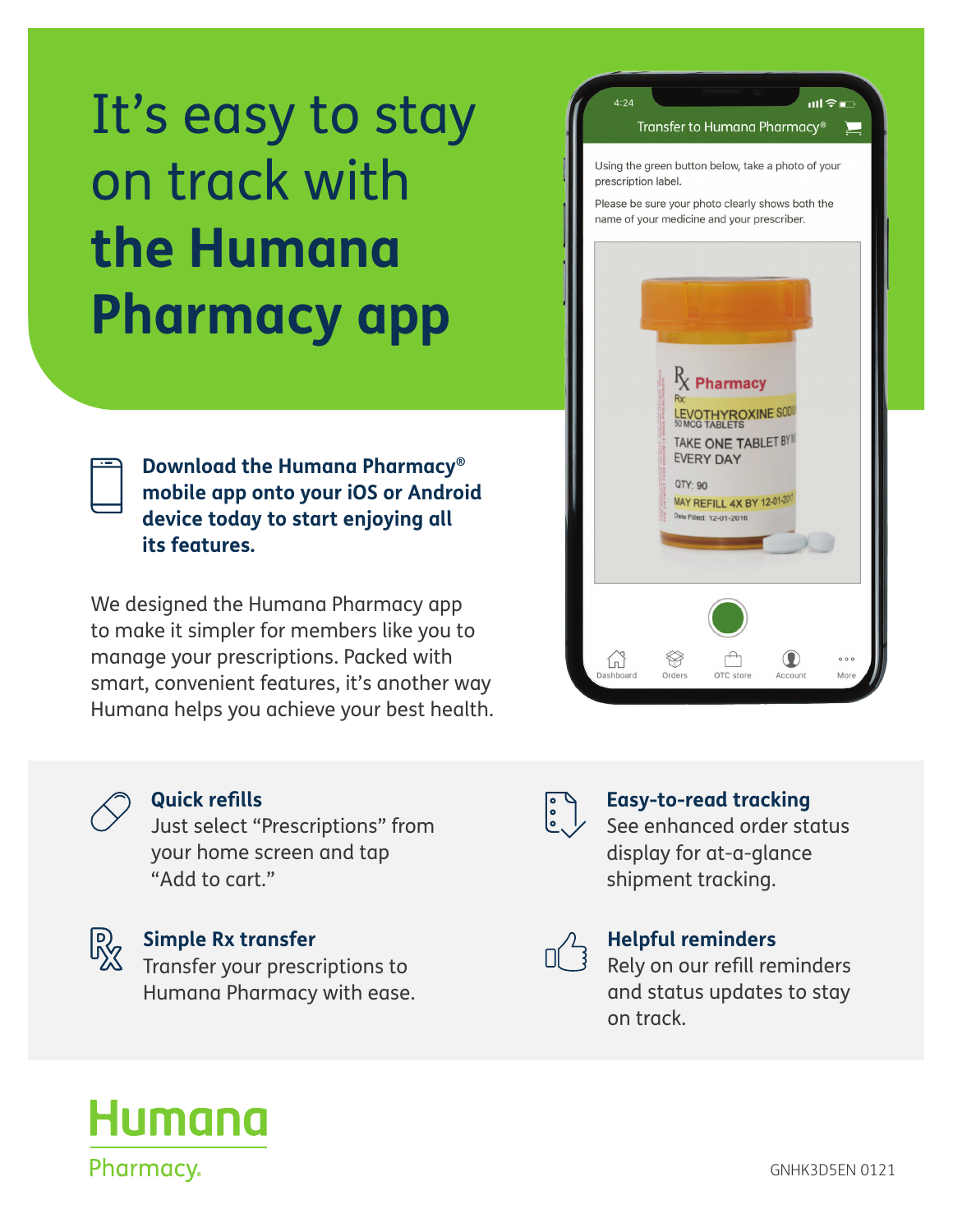## Three easy ways to order prescriptions. **Plus front-door delivery.**

At Humana, we like to give you choices. That's why we made prescription delivery available for your 90-day traditional or specialty drugs. It's also why we offer you these three different ways to submit your prescriptions—which means you can pretty much place your orders anytime, from anywhere.